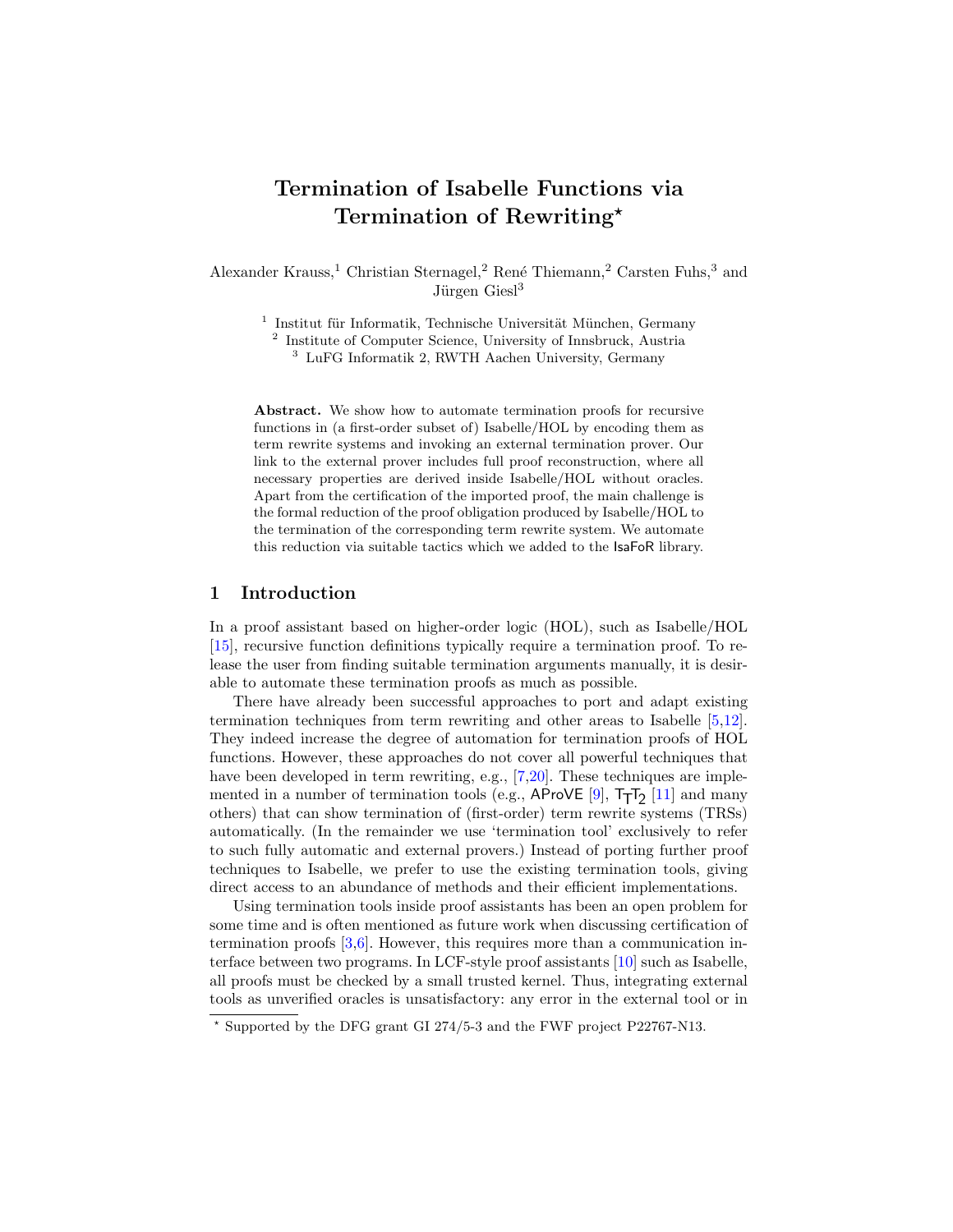the integration code would compromise the overall soundness. Instead, the external tool must provide a certificate that can be checked by the proof assistant.

Our approach involves the following steps.

- 1. Generate the definition of a TRS  $\mathcal{R}^f$  which corresponds to the function f.
- 2. Prove that termination of  $\mathcal{R}^f$  indeed implies the termination goal for f.
- 3. Run the termination tool on  $\mathcal{R}^f$  and obtain a certificate.
- 4. Replay the certificate using a formally verified checker.

While steps 1 and 3 are not hard, and the ground work for step 4 is already available in the  $IsaFoR$  library  $[17,19]$  $[17,19]$ , which formalizes term rewriting and several termination techniques, $\frac{1}{1}$  $\frac{1}{1}$  $\frac{1}{1}$  this paper is concerned with the missing piece, the reduction of termination proof obligations for HOL functions to the termination of a TRS. This is non-trivial, as the languages differ considerably. Termination of a TRS expresses the well-foundedness of a relation over terms, i.e., of type  $(term \times term) set$ , where terms are first-order terms. In contrast, the termination proof obligation for a HOL function states the well-foundedness of its call relation, which has the type  $(\alpha \times \alpha)$  set, where  $\alpha$  is the argument type of the function. In essence, we must move from a shallow embedding (the functional programming fragment of Isabelle/HOL) to a deep embedding (the formalization of term rewriting in IsaFoR).

The goal of this paper is to provide this formal relationship between termination of first-order HOL functions and termination of TRSs. More precisely, we develop a tactic that automatically reduces the termination proof obligation of a HOL function to the termination problem of a TRS. This allows us to use arbitrary termination tools for fully automated termination proofs inside Isabelle. Thus, powerful termination tools become available to the Isabelle user, while retaining the strong soundness guarantees of an LCF-style proof assistant. Since our approach is generic, it automatically benefits from future improvements to termination tools and the termination techniques within IsaFoR. Our implementation is available as part of IsaFoR.

Outline of this paper. We give a short introduction on term rewriting, HOL and HOL functions in  $\S2$ . Then we show our main result in  $\S3$  $\S3$  on how to systematically discharge the termination proof obligation of a HOL function via proving termination of a TRS. In §[4](#page-11-0) we present some examples which show the strengths and limitations of our technique. How to extend our approach to support more HOL functions is discussed in §[5.](#page-13-0) We conclude in §[6.](#page-14-0)

# <span id="page-1-1"></span>2 Preliminaries

#### 2.1 Higher-Order Logic

We consider classical HOL, which is based on simply-typed lambda-calculus, enriched with a simple form of ML-like polymorphism. Among its basic types are a type *bool* of truth values and a function space type constructor  $\Rightarrow$  (where  $\alpha \Rightarrow \beta$  denotes the type of total functions mapping values of type  $\alpha$  to values of

<span id="page-1-0"></span><sup>&</sup>lt;sup>1</sup> See <http://cl-informatik.uibk.ac.at/software/ceta> for a list of supported techniques.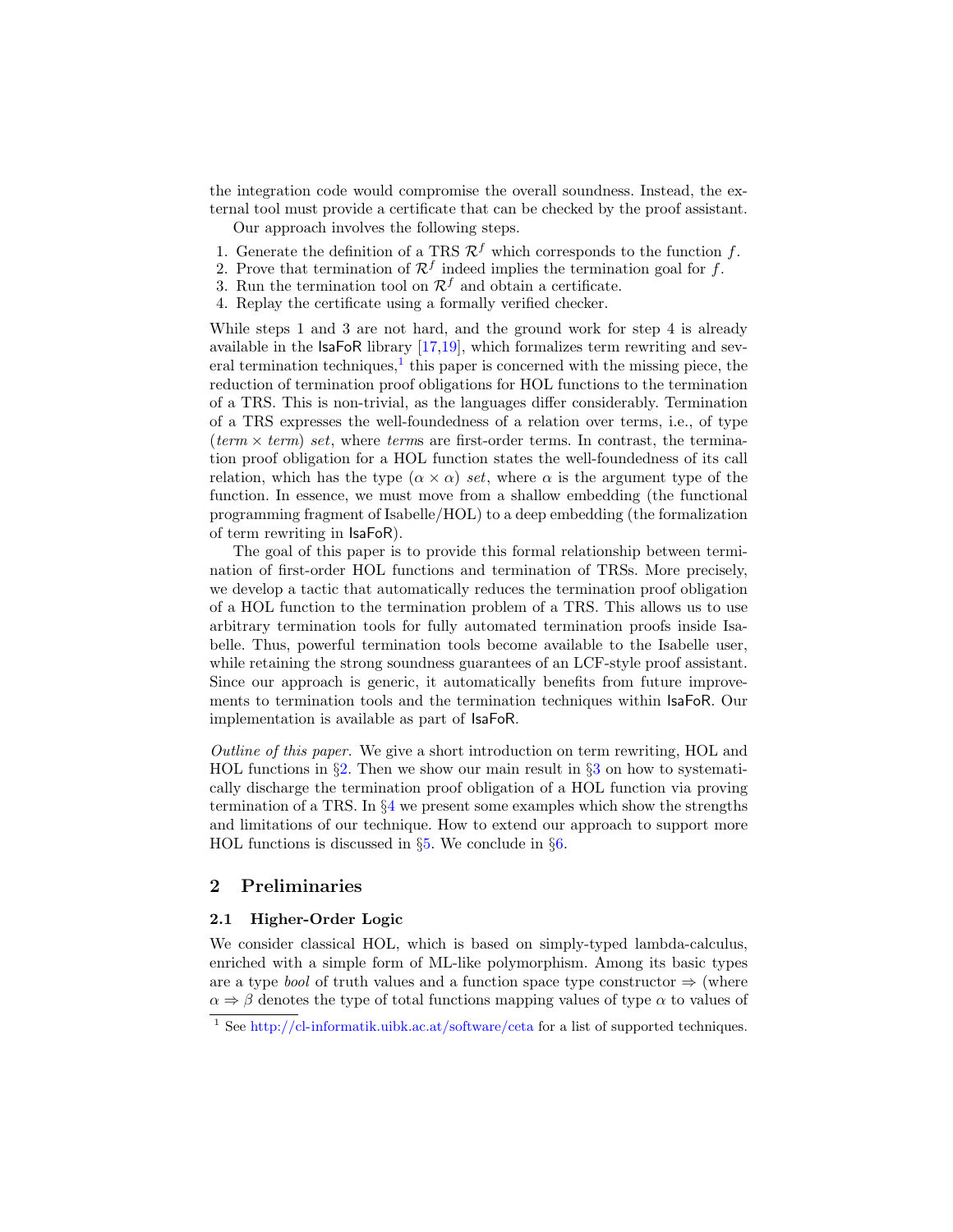type  $\beta$ ). Sets are modeled by a type  $\alpha$  set, which just abbreviates  $\alpha \Rightarrow \text{bool}$ .

By an add-on tool, HOL supports algebraic datatypes, which includes the types nat (with constructors 0 and Suc) and list (with constructors  $[$ ] and  $#$ ).

Another add-on tool, the *function package* [\[13\]](#page-15-12), completes the functional programming layer by allowing recursive function definitions, which are not covered by the primitives of the logic. Since it internally employs a well-founded recursion principle, it requires the user to prove well-foundedness of a certain relation, extracted automatically from the function definition (cf. §[2.3\)](#page-3-0). This proof obligation, by its construction, directly corresponds to the termination of the function being defined. It is the proof of this goal that we want to automate.

As opposed to functional programming languages, there is no operational semantics for HOL; the meaning of its expressions is instead given by a settheoretic denotational semantics. As a consequence, there is no direct notion of evaluation or termination of an expression. Thus, when we informally say that we prove "termination of a HOL function," this simply means that we discharge the proof obligation produced by the function package.

## <span id="page-2-0"></span>2.2 Supported Fragment

Isabelle supports a wide spectrum of specifications, using various forms of inductive, coinductive and recursive definitions, as well as quantifiers and Hilbert's choice operator. Clearly, not all of them can be easily expressed using TRSs. Thus, we must limit ourselves to a subset which is sufficiently close to rewriting, and consider only algebraic datatypes, given by a set of constructors together with their types, and recursive functions, given by their defining equations with pattern matching. Additionally, we impose the following restrictions:

- 1. Functions and constructors must be first-order (no functions as arguments).
- 2. Patterns are constructor terms and must be linear and non-overlapping.
- 3. Patterns must be complete.
- 4. Expressions consist of variables, function applications, and case-expressions only. In particular, partial applications and  $\lambda$ -abstractions are excluded.

Linearity is always satisfied by function definitions that are accepted by Isabelle's function package, and pattern overlaps are eliminated automatically. For ease of presentation, we assume that there is no mutual recursion ( $f$  calls  $g$  and  $g$  calls f) and no nested recursion (arguments of a recursive call contain other recursive calls; they may of course contain calls to other defined functions).

Most of the above restrictions are not fundamental, and we discuss in  $\S5$  $\S5$  how some of them can be removed. Our chosen fragment of HOL rather represents a compromise between expressive power and a reasonably simple presentation and implementation of our reduction technique. Note that case-expressions encompass the simpler if-expressions, which can be seen as case-expressions on type bool. Isabelle's (non-recursive and monomorphic) let-expressions can simply be inlined or replaced by case-expressions if patterns are involved.

The functions half and log below (log computes the logarithm) illustrate our supported fragment and will be used as running examples throughout this paper.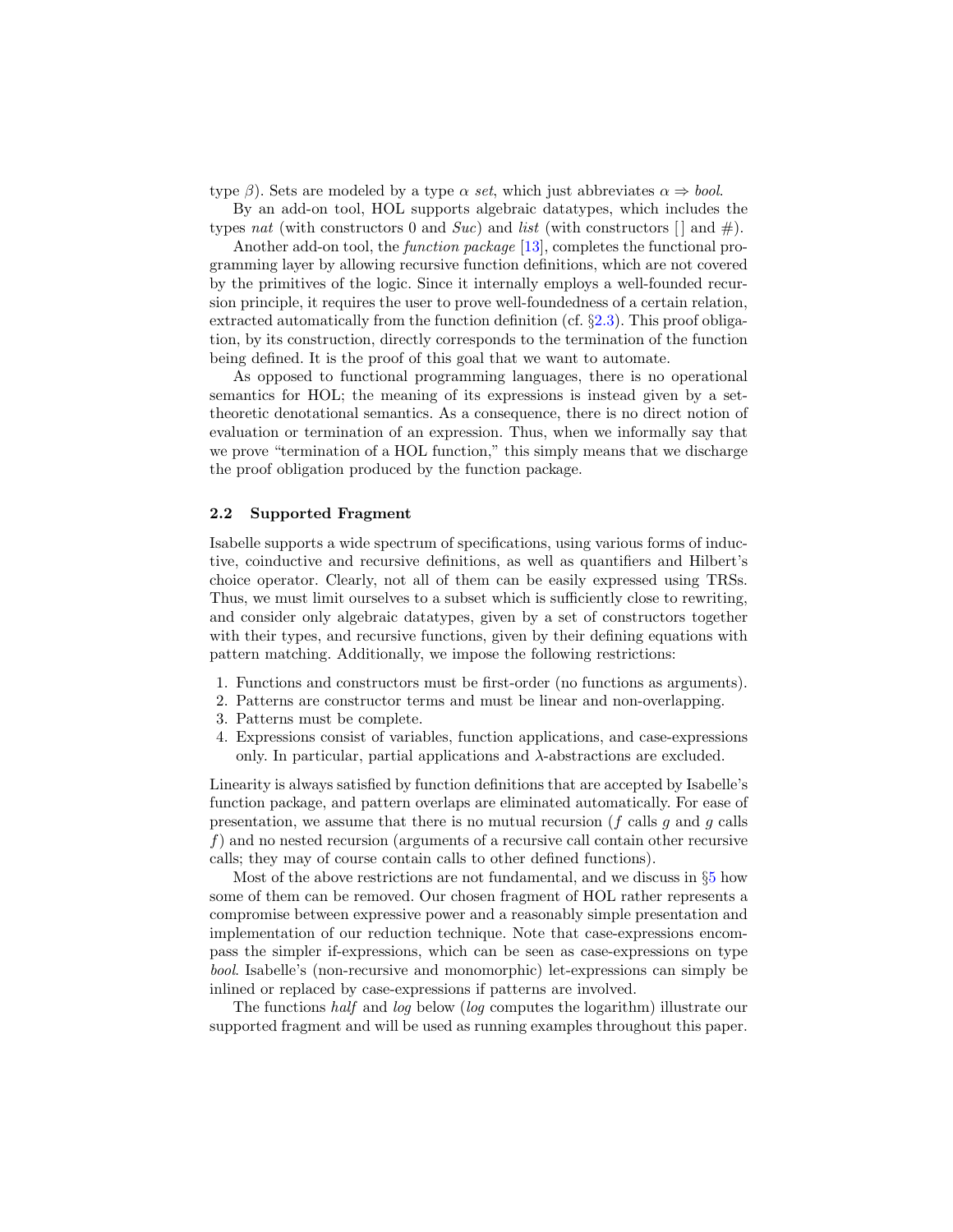half  $0 = 0$ half  $(Suc\ 0) = 0$ half  $(Suc\ (Suc\ n)) = Succ\ (half\ n)$  $log n = (case \; half \; n \; of \; 0 \Rightarrow 0 \; | \; Succ \; m \Rightarrow Succ \; (log \; (Suc \; m)))$ 

## <span id="page-3-0"></span>2.3 Function Definitions by Well-Founded Recursion

When the user writes a recursive definition, the function package analyzes the equations and extracts the recursive calls. This information is then used to synthesize the termination proof obligation.

Formally, we define the operation  $\text{CALLS}_f$  that computes the set of calls to f inside an expression, each together with a condition under which it occurs.

- CALLS $_f(g e_1 \ldots e_k) \equiv$ CALLS $_f(e_1) \cup \ldots \cup$ CALLS $_f(e_k)$  if g is a constructor or a defined function other than  $f$ ,
- CALLS $_f(f \ e_1 \ \ldots \ e_n) \equiv$  CALLS $_f(e_1) \cup \ldots \cup$ CALLS $_f(e_n) \cup \{(e_1, \ldots, e_n, True)\},$
- CALLS $f(x) \equiv \emptyset$  for all variables x, and
- CALLS<sub>f</sub> (case e of  $p_1 \Rightarrow e_1 \mid \ldots \mid p_k \Rightarrow e_k) \equiv$  CALLS<sub>f</sub>(e)  $\cup$  (CALLS<sub>f</sub>(e<sub>1</sub>)  $\land$  e =  $p_1) \cup \ldots \cup (\text{CALLS}_f(e_k) \wedge e = p_k)$  where  $\text{CALLS}_f(e_i) \wedge e = p_i$  is like  $\text{CALLS}_f(e_i)$ , but every  $(t_1, \ldots, t_m, \varphi) \in \text{CALLS}_f(e_i)$  is replaced by  $(t_1, \ldots, t_m, \varphi \wedge e = p_i)$ .

The termination proof obligation requires us to exhibit a strongly normalizing relation  $\succ$  such that for each defining equation f  $p_1 \ldots p_n = e$  and each  $(r_1, \ldots, r_n, \phi) \in \text{CALLS}_f(e)$  we can prove  $\phi \implies (p_1, \ldots, p_n) \succ (r_1, \ldots, r_n).$ 

Consider for example the definition of *half*, where we have  $\text{CALLS}_{half}(0) \equiv \emptyset$ and CALLS<sub>half</sub>(Suc (half n))  $\equiv \{(n, True)\}\.$  We obtain the following obligation.

1. SN ?R 2.  $\forall n.$  (Suc (Suc n), n)  $\in$  ?R

The variable  ${}^{\circ}R$  :: (nat  $\times$  nat) set is a schematic variable, which can be instantiated during the proof, i.e., it can be seen as existentially quantified.

For log, we have CALLS<sub>log</sub>(case half n of  $0 \Rightarrow 0 \mid \textit{Suc~} m \Rightarrow \textit{Suc~} (\textit{log~} (\textit{Suc~} m)) \equiv$  $\{(Suc\ m, half\ n = Succ\ m)\},$  and the following proof obligation is produced.

1. SN ?R 2.  $\forall n \ m. \ half \ n = Succ \ m \Longrightarrow (n, Succ \ m) \in ?R$ 

Two things should be noted here. First, the fact that the recursive call is guarded by a case-expression is reflected by a condition in the corresponding subgoal. Without this condition, which models the usual evaluation behavior of *case*, the goal would be unprovable. Second, the goal may refer to previously defined functions. To prove it, we must refer to properties of these functions, either through their definitions, or through other lemmas about them.

When the proof obligation is discharged, the function package can use the result to derive the recursive equations as theorems (previously, they were just conjectures—consider the recursive equation  $f(x) = Suc(f(x))$ , which is inconsistent). Additionally, an induction rule is provided, which expresses "induction along the computation." The induction rules for half and log are shown below.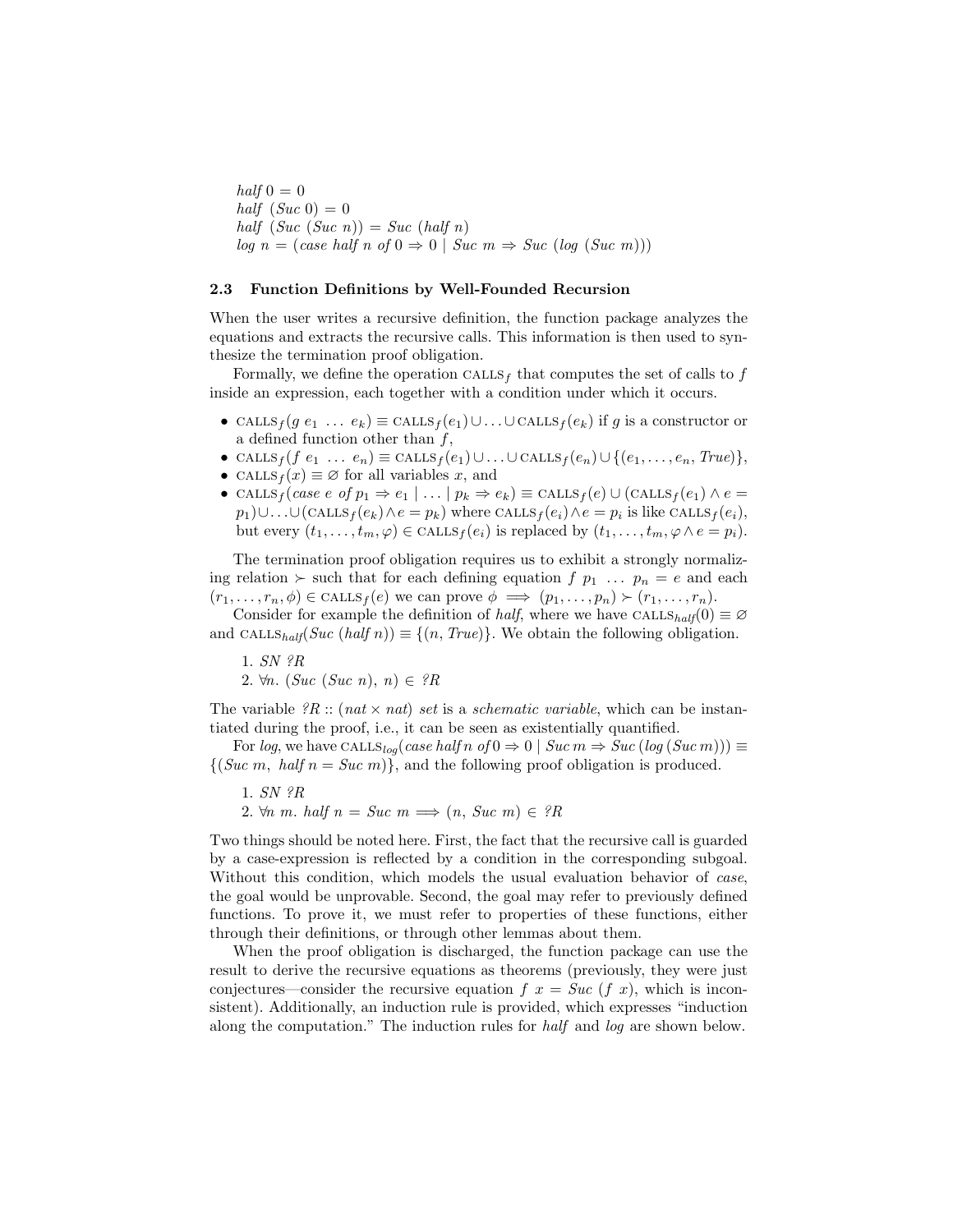$P 0 \Longrightarrow P(Suc 0) \Longrightarrow (\forall n. \ P n \Longrightarrow P(Suc (Suc n))) \Longrightarrow \forall n. \ P n$  $(\forall n. (\forall m. \text{half } n = \textit{Suc } m \Longrightarrow P (\textit{Suc } m)) \Longrightarrow P n \Longrightarrow \forall n. P n$ 

#### 2.4 IsaFoR - Term Rewriting Formalized in Isabelle/HOL

In the following, we assume that the reader is familiar with the basics of term rewriting [\[1\]](#page-14-1). Many notions and facts from rewriting have been formalized in the Isabelle library IsaFoR [\[19\]](#page-15-11). Before we can give the reduction from termination of HOL functions to termination of corresponding TRSs in §[3,](#page-5-0) we need some more details on IsaFoR. Terms are represented straightforwardly by the datatype:

datatype  $(\alpha, \beta)$  term = Var  $\beta$  | Fun  $\alpha$   $((\alpha, \beta)$  term list)

The type variables  $\alpha$  and  $\beta$ , which represent function and variable symbols, respectively, are always instantiated with the type *string* in our setting. Hence, we abbreviate (*string, string*) term by term in the following. For example, the term  $f(x, y)$  is represented by Fun "f" [Var "x", Var "y"]. A TRS is represented by a value of type ( $term \times term$ ) set.

The semantics of a TRS is given by its rewrite relation  $\rightarrow_{\mathcal{R}}$ , defined by closing R under contexts and substitutions. Termination of R is formalized as  $SN(\rightarrow_{\mathcal{R}})$ .

IsaFoR formalizes many criteria commonly used in automated termination proofs. Ultimately, it contains an executable and terminating function

<span id="page-4-1"></span>check-proof :: (term  $\times$  term) list  $\Rightarrow$  proof  $\Rightarrow$  bool

and a proof of the following soundness theorem:

## Theorem 1 (Soundness of Check). check-proof  $\mathcal{R}$  prf  $\implies SN(\rightarrow_R)$

Here, *prf* is a certificate (i.e., a termination proof of  $\mathcal{R}$ ) from some external source, encoded as a value of a suitable data type, and  $\mathcal{R}$  is the TRS under consideration.<sup>[2](#page-4-0)</sup> Whenever *check-proof* returns *True* for some given TRS  $\mathcal{R}$  and certificate prf, we have established (inside Isabelle) that prf is a valid termination proof for R. Thus, we can prove termination of concrete TRSs inside Isabelle.

The technical details on the supported termination techniques and the structure of the certificate (i.e., the type *proof*) are orthogonal to our use of the check function, which only relies on Theorem [1.](#page-4-1)

#### 2.5 Terminology and Notation

The layered nature of our setting requires that we carefully distinguish three levels of discourse. Primarily, there is higher-order logic (implemented in Isabelle/HOL), in which all mechanized reasoning takes place. The termination goals we ultimately want to solve are formulated on this level. Of course, the syntax of HOL consists of terms, but to distinguish them from the embedded term language of term rewriting, we refer to them as expressions. They are uniformly written in italics and follow the conventions of the lambda-calculus (in particular, function application is denoted by juxtaposition). HOL equality is

<span id="page-4-0"></span><sup>&</sup>lt;sup>2</sup> To be executable, *check-proof* demands that  $R$  is given as a list of rules and not as a set. We ignore this difference, since it is irrelevant for this paper.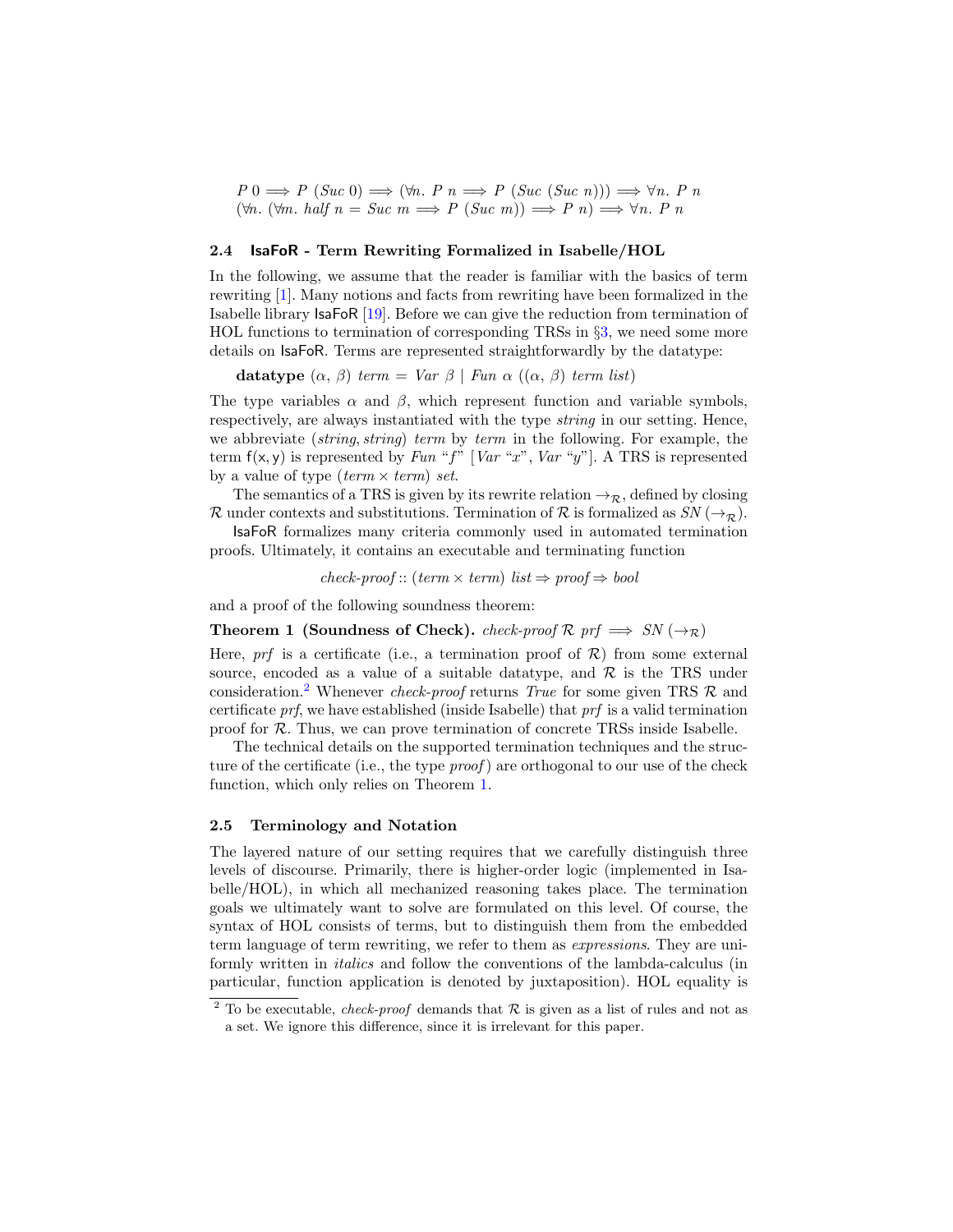denoted by  $=$ . For example, the definition of *half* above is a HOL expression.

The second level is the "sub-language" of first-order terms, which is deeply embedded into HOL by the datatype term. When we speak of a term, we always refer to a value of that type, not an arbitrary HOL expression. While this embedding is simple and adequate, the concrete syntax with the Fun and Var constructors and string literals is rather unwieldy. Hence, for readability, we use sans-serif font to abbreviate the constructors and the quotes: Instead of Var " $v$ " we write v, and instead of Fun "f"  $[\ldots]$  we write  $f(\ldots)$ , omitting the parentheses () for nullary functions. This recovers the well-known concrete syntax of term rewriting, but we must keep in mind that the constructors and strings are still present, although they are not written as such.

Finally, we must relate the two languages with each other, and describe the proof procedures that derive the relevant properties. While the properties themselves can be stated in HOL for each concrete instance, the general schema cannot, as it must talk about "all HOL expressions." Thus, we use a metalanguage as another level above HOL, in which we express the transformations and tactics. This level corresponds to our implementation (in ML). Functions of the meta-language are written in SMALL CAPITALS (e.g., CALLS $_f$ ), and variables of the meta-language, which typically range over arbitrary HOL expressions or patterns, are written  $e$  or  $p$ , possibly with annotations. For HOL expressions that are arguments of recursive calls we also use r. Equality of the meta-language is written  $\equiv$  and denotes syntactic equality of HOL expressions. In particular,  $e \equiv e'$  implies  $e = e'$ , since HOL's equality is reflexive.

Both embeddings are deep, that is, each level can talk about the syntax of the lower levels. As a simple example, the concept of a ground term can be defined as a recursive HOL function ground :: term  $\Rightarrow$  bool:

```
ground (Var x) = Falseground (Fun f ts) = (\forall t \in set(ts). ground t)
```
Then we can immediately deduce that ground  $(f(x)) = False$ , due to the presence of x. Note however that the similar-looking statement ground  $(f(x)) = False$  is not uniformly true. More precisely, its universal closure  $\forall x.$  ground  $(f(x)) = False$ does not hold, since we could instantiate x with the term  $\mathsf{c}$  (i.e., Fun "c" []). Thus, we must not confuse variables of the different levels. Obviously, we cannot quantify over a variable x, which is just the Var constructor applied to a string.

Similarly, the meta-language can talk about the syntax of HOL, as in the definition of CALLS $_f$ , which is recursive over the structure of HOL expressions.

## <span id="page-5-0"></span>3 The Reduction to Rewriting

## 3.1 Encoding Expressions and Defining Equations

We define a straightforward encoding of HOL expressions as terms, denoted by the meta-level operation enc. For case-free expressions, we turn variables into term variables and (curried) applications into applications on the term level: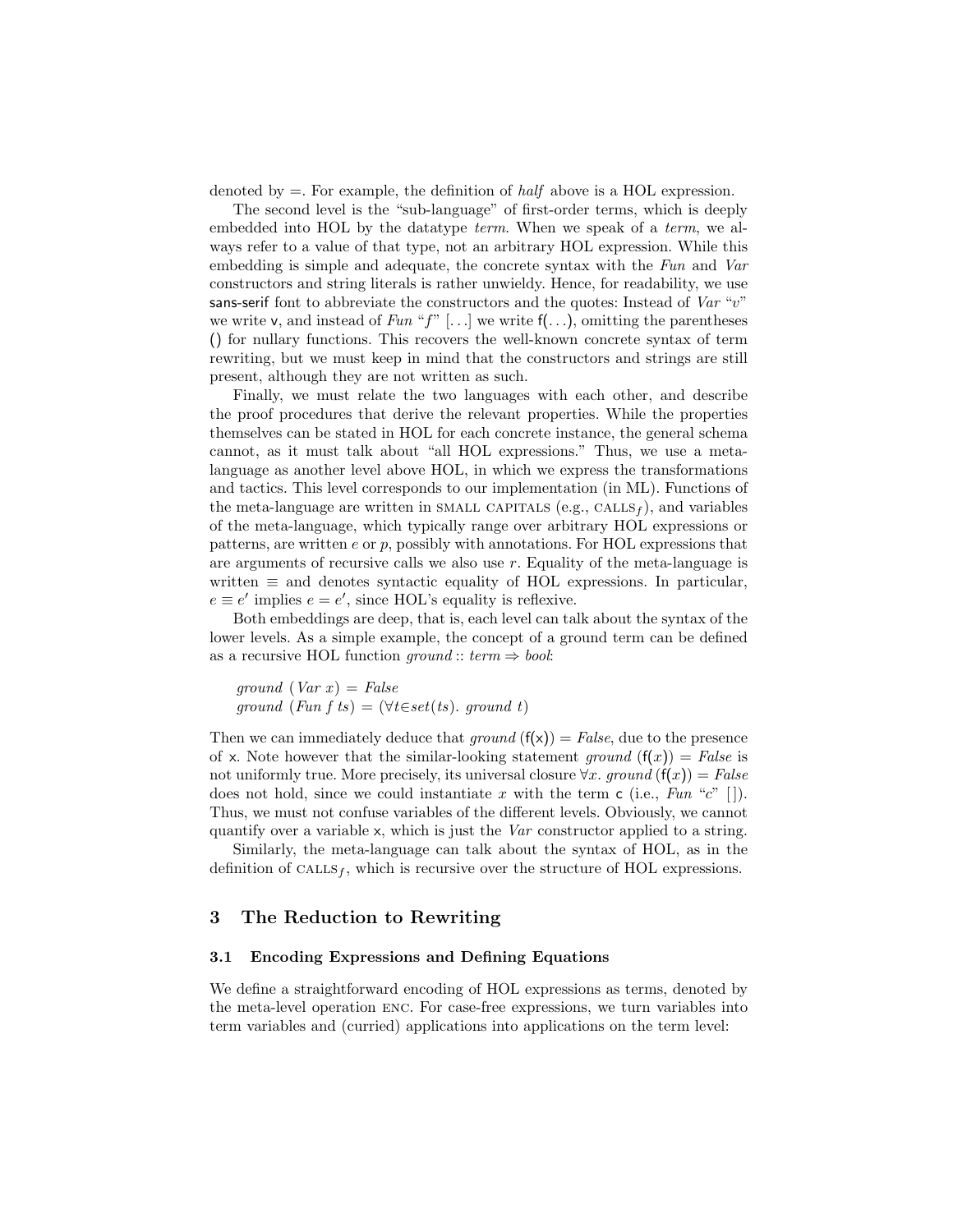$$
ENC(x) \equiv x
$$
  
ENC(f  $e_1 \dots e_n$ )  $\equiv$  f(ENC( $e_1$ ),...,ENC( $e_n$ ))

Each case-expression is replaced by a new function symbol, for which we will include additional rules below. To simplify bookkeeping, we assume that each occurrence of a case-expression is annotated with a unique integer j.

$$
\text{ENC}(case_j e of p_1 \Rightarrow e_1 | \dots | p_k \Rightarrow e_k)
$$
  

$$
\equiv \text{case}_j(\text{ENC}(e), \text{ENC}(y_1), \dots, \text{ENC}(y_m))
$$

where  $y_1, \ldots, y_m$  are all variables that occur free in some  $e_i$  but not in  $p_i$ .

The operation RULES yields the rewrite rules for a function or case-expression. For a function f with defining equations  $\ell_1 = r_1, \ldots, \ell_k = r_k$ , they are

$$
\text{RULES}(f) \equiv \{ \text{ENC}(\ell_1) \to \text{ENC}(r_1), \ldots, \text{ENC}(\ell_k) \to \text{ENC}(r_k) \}.
$$

For the case-expression case<sub>i</sub> e of  $p_1 \Rightarrow e_1 \mid \ldots \mid p_k \Rightarrow e_k$  we have

rules(case<sup>j</sup> ) ≡ { casej(enc(p1), enc(y1), . . . , enc(ym)) → enc(e1), . . . , casej(enc(pk)), enc(y1), . . . , enc(ym)) → enc(ek) } .

We define the TRS for f as  $\mathcal{R}^f = \text{RULES}(f) \cup \bigcup_{g \in \mathcal{S}_f} \text{RULES}(g)$  where  $\mathcal{S}_f$  is the set of all functions that are used (directly or indirectly) by  $f$ . Our encoding is similar to the well known technique of unraveling which transforms conditional into unconditional TRSs [\[14,](#page-15-13)[16\]](#page-15-14).[3](#page-6-0)

For example,  $\mathcal{R}^{log}$  is defined as follows and completely contains  $\mathcal{R}^{half}$ .

$$
\begin{array}{ccc} \operatorname{half}(\mathbf{0}) \rightarrow \mathbf{0} & \operatorname{log}(n) \rightarrow \text{case}_0(\operatorname{half}(n)) \\ \operatorname{half}(\operatorname{Suc}(\mathbf{0})) \rightarrow \mathbf{0} & \operatorname{case}_0(\mathbf{0}) \rightarrow \mathbf{0} \\ \operatorname{half}(\operatorname{Suc}(\operatorname{Suc}(n))) \rightarrow \operatorname{Suc}(\operatorname{half}(n)) & \operatorname{case}_0(\operatorname{Suc}(m)) \rightarrow \operatorname{Suc}(\operatorname{log}(\operatorname{Suc}(m))) \end{array}
$$

#### 3.2 Embedding Functions

At this point, we have defined a translation, but we cannot reason about it in Isabelle, since enc is only an extra-logical concept, defined on the meta-level. In fact, it is easy to see that it cannot be defined in HOL: If we had a HOL function enc satisfying enc  $0 = \mathcal{O}$  and enc (half  $0$ ) = half  $(\mathcal{O})$ , we would immediately have a contradiction, since *half*  $0 = 0$ , and **half** $(0) \neq 0$ , but a function must always yield the same result on the same input.

In a typical reflection scenario, we would proceed by defining an interpretation for term. For example, if we were modeling the syntax of integer arithmetic expressions, then we could define a function  $eval::term \Rightarrow int$  (possibly also depending on a variable assignment) which interprets terms as integers. However,

<span id="page-6-0"></span><sup>&</sup>lt;sup>3</sup> It would be possible to directly generate dependency pair problems. However, techniques like [\[18\]](#page-15-15) and several termination tools rely on the notion of "minimal chains," which is not ensured by our approach.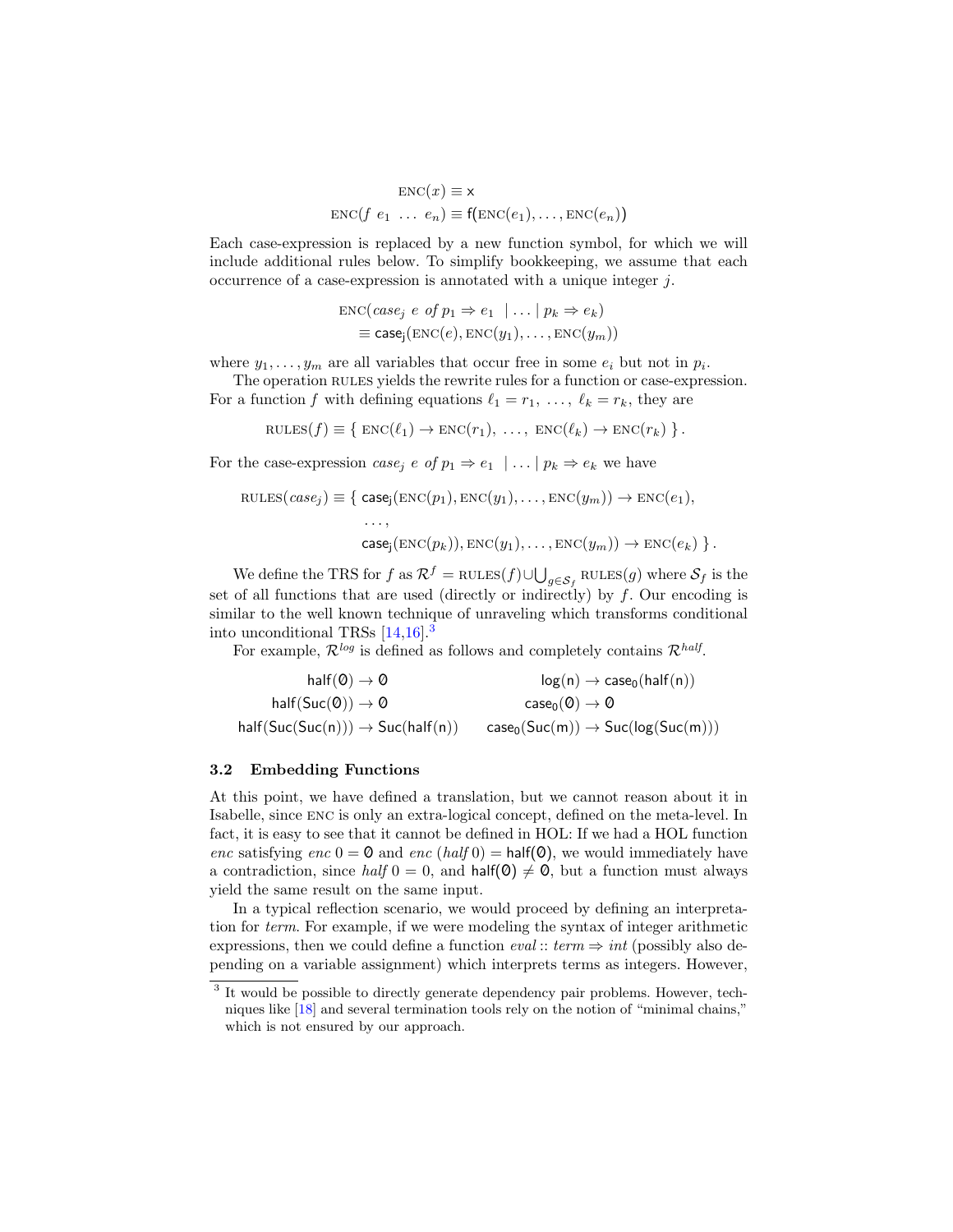in our setting, the result type of such a function is not fixed, as our terms represent HOL expressions of arbitrary types. Thus, the result type of *eval* would depend on the actual term it is applied to. This cannot be expressed in a logic without dependent types, which means we cannot use this approach here.

Instead, we take the opposite route: For all relevant types  $\sigma$ , we define a function  $emb_{\sigma}$ :  $\sigma \Rightarrow term$ , mapping values of type  $\sigma$  to their canonical term representation.

Using Isabelle's type classes, we use a single overloaded function *emb*, which belongs to a type class embeddable. Concrete datatypes can be declared to be instances of this class by defining emb, usually by structural recursion w.r.t. the datatype. For example, here are the definitions for the types *nat* and *list*:

$$
emb 0 = 0
$$
  

$$
emb (Suc n) = \text{Suc}(emb n)
$$
  

$$
emb (x \# xs) = \text{Cons}(emb x, emb xs)
$$

This form of definition is canonical for all algebraic datatypes, and suitable definitions of emb can be automatically generated for all user-defined datatypes, turning them into instances of the class embeddable. This is analogous to the instances generated automatically by Haskell's "deriving" statement. It is also possible to manually provide the definition of emb for other types if they behave like datatypes like the predefined type bool for the Booleans.

Note that by construction, the result of emb is always a constructor ground term. For a HOL expression e that consists only of datatype constructors, (e.g.,  $Suc(Suc(0))$ , we have  $emb e = \text{ENC}(e)$ . For other expressions this is not the case, e.g.,  $emb(half 0) = emb 0 = 0$ , but  $ENC(half 0) \equiv half(0)$ .

To formulate our proofs, we need another encoding of expressions as terms: The operation GENC is a slight variant of ENC, which treats variables differently, mapping them to their embeddings instead of term variables.

$$
GENC(x) \equiv emb \ x
$$
  
GENC(f  $e_1 \ldots e_n$ )  $\equiv$  f(GENC $(e_1), \ldots, GENC(e_n)$ )  
GENC $(case_j e \text{ of } p_1 \Rightarrow e_1 | \ldots | p_k \Rightarrow e_k)$   
 $\equiv case_j(GENC(e), GENC(y_1), \ldots, GENC(y_m))$ 

where  $y_1, \ldots, y_m$  are all variables that occur free in some  $e_i$  but not in  $p_i$ .

Hence,  $GENC(e)$  never contains term variables. However, it contains the same HOL variables as e. For example,  $GENC(half(Suc n)) \equiv \text{half}(Suc(emb n)).$ 

#### 3.3 Rewrite Lemmas

The definitions of  $\mathcal{R}^{half}$  and  $\mathcal{R}^{log}$  above are straightforward, but reasoning with them is clumsy and low-level: To establish a single rewrite step, we must extract the correct rule (that is, prove that it is in the set  $\mathcal{R}^{half}$  or  $\mathcal{R}^{log}$ ), invoke closure under substitution, and construct the correct substitution explicitly as a function of type  $string \Rightarrow term$ .

To avoid such repetitive reasoning, we automatically derive an individual lemma for each rewrite rule. From the definition of  $\mathcal{R}^{\text{half}}$ , we obtain the following rules, which we call rewrite lemmas: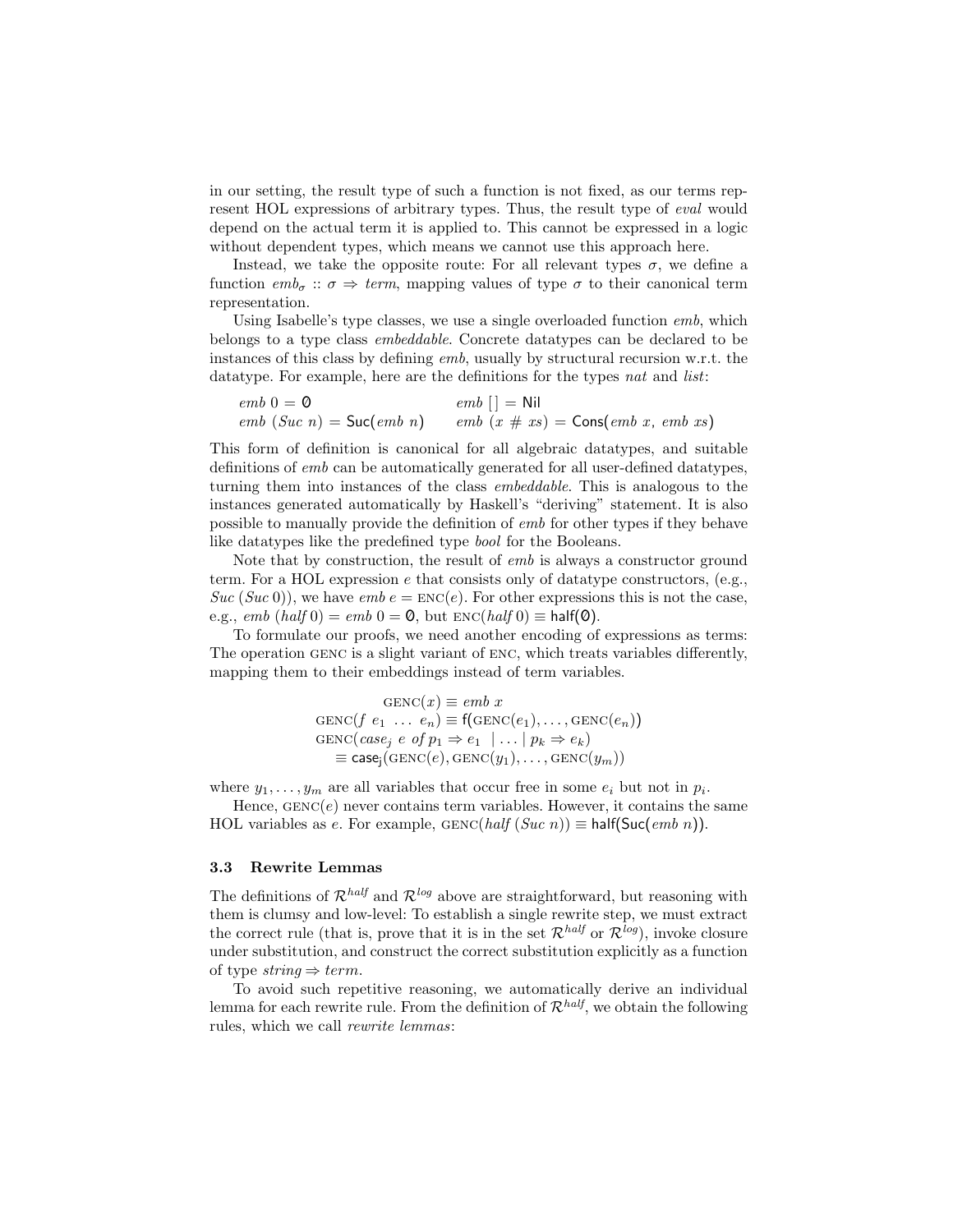$$
\mathrm{half}(\mathsf{0}) \rightarrow_{\mathcal{R}^{half}} \mathsf{0} \qquad \qquad \mathrm{half}(\mathsf{Suc}(\mathsf{0})) \rightarrow_{\mathcal{R}^{half}} \mathsf{0} \\ \forall t. \ \mathrm{half}(\mathsf{Suc}(\mathsf{Suc}(t))) \rightarrow_{\mathcal{R}^{half}} \mathsf{Suc}(\mathsf{half}(t))
$$

Note that the term variable n in the last rule has been turned into a universallyquantified HOL variable by applying the "generic substitution"  $\{n \mapsto t\}$ . The advantage of this format is that applying a rewrite rule merely involves instantiating a universal quantifier, for which we can use the matching facilities of Isabelle. In particular, we can instantiate  $t$  with  $emb n$ , which in general results in a rewrite lemma of the form  $GENC(f p_1 ... p_n) \rightarrow_{\mathcal{R}} GENC(e)$  for a defining equation  $f$   $p_1$   $\ldots$   $p_n$  =  $e$ .

#### 3.4 The Simulation Property

The following property connects our generated TRSs with HOL expressions.

**Definition 2 (Simulation Property).** For every expression e and  $\mathcal{R} = \bigcup \{ \mathcal{R}^f \}$  $| f \text{ occurs in } e \},\$  the simulation property for e is the statement

$$
GENC(e) \to_{\mathcal{R}}^* emb e.
$$

As we cannot quantify over all HOL expressions within HOL itself, we cannot formalize that the simulation property holds for all e.

However, we will devise a tactic that derives this property for any given concrete expression. The basic building blocks of such proofs are lemmas of the following form, which are derived for each function symbol and can be composed to show the simulation property for a given expression.

Definition 3 (Simulation Lemma). The simulation lemma for a function f of arity n is the statement

$$
\forall x_1 \ldots x_n. \ f(emb \ x_1, \ldots, emb \ x_n) \rightarrow_{\mathcal{R}^f}^* emb \ (f \ x_1 \ \ldots \ x_n).
$$

E.g., the simulation lemma for *half* is  $\forall n$ . half $(emb \space n) \rightarrow_{\mathcal{R}^{half}}^* emb \space (half \space n)$ .

The lemma claims that the rules that we produced for  $f$  can indeed be used to reduce a function application to the (embedding of) the value of the function. Of course, this way of saying " $\mathcal{R}^f$  computes f" admits the possibility that there are other  $\mathcal{R}^f$ -reductions that lead to different normal forms or that do not terminate, since we are not requiring confluence or strong normalization. But this form of simulation lemma is sufficient for our purpose.

We show in  $\S 3.6$  $\S 3.6$  how simulation lemmas are proved automatically.

## <span id="page-8-0"></span>3.5 Reduction of Termination Goals

After having proved termination of  $\mathcal{R}^f$  using a termination tool in combination with  $IsaFoR$  and Theorem [1,](#page-4-1) we now show how to use this result to solve the termination goal for the HOL function f. Recall from  $\S 2.3$  $\S 2.3$  that we must exhibit a strongly normalizing relation  $\succ$  such that  $\phi \implies (p_1, \ldots, p_n) \succ (r_1, \ldots, r_n)$ for all  $(r_1, \ldots, r_n, \phi) \in \text{CALLS}_f(e)$  for each defining equation  $f \, p_1 \, \ldots \, p_n = e$ .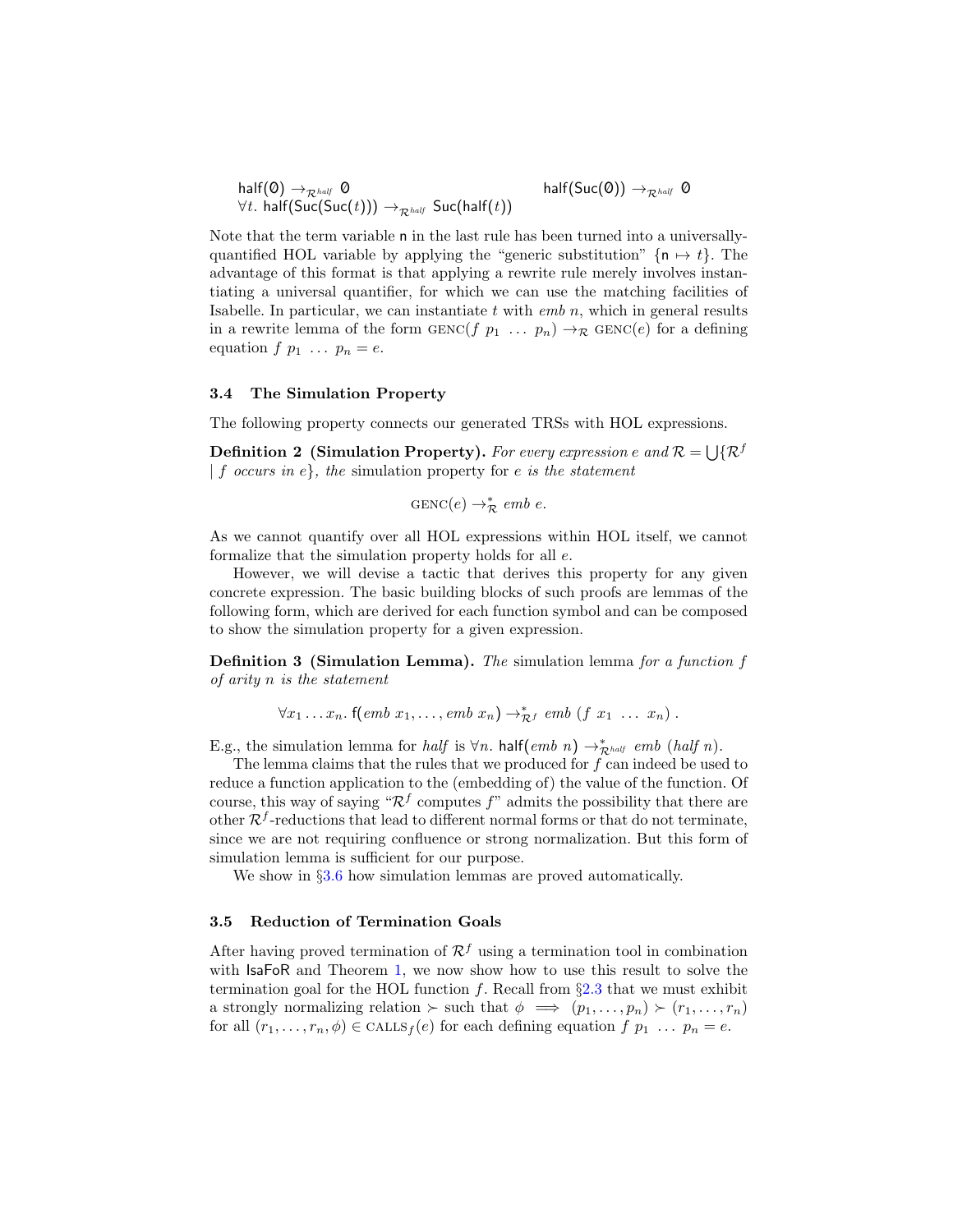To this end, we first define  $\rightsquigarrow$  as  $\rightarrow_{\mathcal{R}f} \cup \triangleright$  where  $\triangleright$  is the strict subterm relation. The addition of  $\triangleright$  is required to strip off constructors and non-recursive function applications that are wrapped around recursive calls in right-hand sides of  $\mathcal{R}^f$ . Since  $\rightarrow_{\mathcal{R}^f}$  is strongly normalizing and closed under contexts, also  $\rightsquigarrow$  is strongly normalizing. This allows us to finally choose  $\succ$  as the following relation.

$$
(x_1,\ldots,x_n)\succ(y_1,\ldots,y_n)
$$
 iff  $f(emb\ x_1,\ldots,emb\ x_n)\leadsto^+ f(emb\ y_1,\ldots,emb\ y_n)$ 

It remains to show that the arguments of recursive calls decrease w.r.t.  $\succ$ . That is, for each recursive call we have a goal of the form

$$
\phi \implies f(\text{emb } p_1, \ldots, \text{emb } p_n) \rightsquigarrow^+ f(\text{emb } r_1, \ldots, \text{emb } r_n)
$$

where  $f$   $p_1$  ...  $p_n = e$  is a defining equation of  $f$  and  $(r_1, \ldots, r_n, \phi) \in \text{CALLS}_f(e)$ . In the following, we illustrate the automated proof of this goal.

Note that since the  $p_i$ 's are patterns, we have  $emb\ p_i = \text{GENC}(p_i)$ , and hence

| $f(emb \ p_1, \ldots, emb \ p_n)$                 |                              |
|---------------------------------------------------|------------------------------|
| $= f(\text{GENC}(p_1), \ldots, \text{GENC}(p_n))$ | $(p_i \text{ are patterns})$ |
| $\equiv$ GENC(f $p_1 \ldots p_n$ )                | (definition of GENC)         |
| $\rightarrow_{\mathcal{R}^f}$ GENC(e)             | (rewrite lemma)              |

Thus, it remains to construct a sequence  $GENC(e) \rightsquigarrow^* f(emb \ r_1, \ldots, emb \ r_n)$ , which reduces the right-hand side of the definition to a particular recursive call, eliminating any surrounding context. We proceed recursively over e.

• If  $e \equiv g \, e_1 \, \ldots \, e_m$  for a constructor g or a defined function symbol  $g \not\equiv f$ , then  $(r_1, \ldots, r_n, \phi) \in \text{CALLS}(e_i)$  for some particular *i*. Hence, we have

| GENC(e)                                               |                                   |
|-------------------------------------------------------|-----------------------------------|
| $\equiv$ g(GENC( $e_1$ ), , GENC( $e_m$ ))            | (definition of GENC)              |
| $\triangleright$ GENC $(e_i)$                         | (definition of $\triangleright$ ) |
| $\rightsquigarrow^*$ f(emb $r_1, \dots$ , emb $r_n$ ) | (apply tactic recursively)        |

• If  $e \equiv f \, e_1 \, \ldots \, e_n$  then (since we excluded nested recursion) we have  $e_i = r_i$ for all  $i$ . Hence, we have

| GENC(e)                                                          |                       |
|------------------------------------------------------------------|-----------------------|
| $\equiv f(\text{GENC}(r_1), \ldots, \text{GENC}(r_n))$           | (definition of GENC)  |
| $\rightarrow_{\mathcal{R}f}^*$ f(emb $r_1, \ldots$ , emb $r_n$ ) | (simulation property) |

• If  $e \equiv \text{case}_j \ e_0 \text{ of } p_1 \Rightarrow e_1 \mid \ldots \mid p_k \Rightarrow e_k$  then we distinguish where the recursive call is located. If  $(r_1, \ldots, r_n, \phi) \in \text{CALLS}_f(e_0)$ , then we have

| GENC(e)                                                                    |                                   |
|----------------------------------------------------------------------------|-----------------------------------|
| $\equiv$ case <sub>i</sub> (GENC( $e_0$ ), GENC( $y_1$ ), , GENC( $y_m$ )) | (definition of GENC)              |
| $\triangleright$ GENC( $e_0$ )                                             | (definition of $\triangleright$ ) |
| $\rightsquigarrow^*$ f(emb $r_1, \dots$ , emb $r_n$ )                      | (apply tactic recursively)        |

Otherwise,  $\phi \equiv (\chi \wedge e_0 = p_i)$  for some  $\chi$  and  $1 \leq i \leq k$ , and  $(r_1, \ldots, r_n, \chi) \in$ CALLS $(e_i)$ . We may therefore use the assumption  $e_0 = p_i$  and proceed with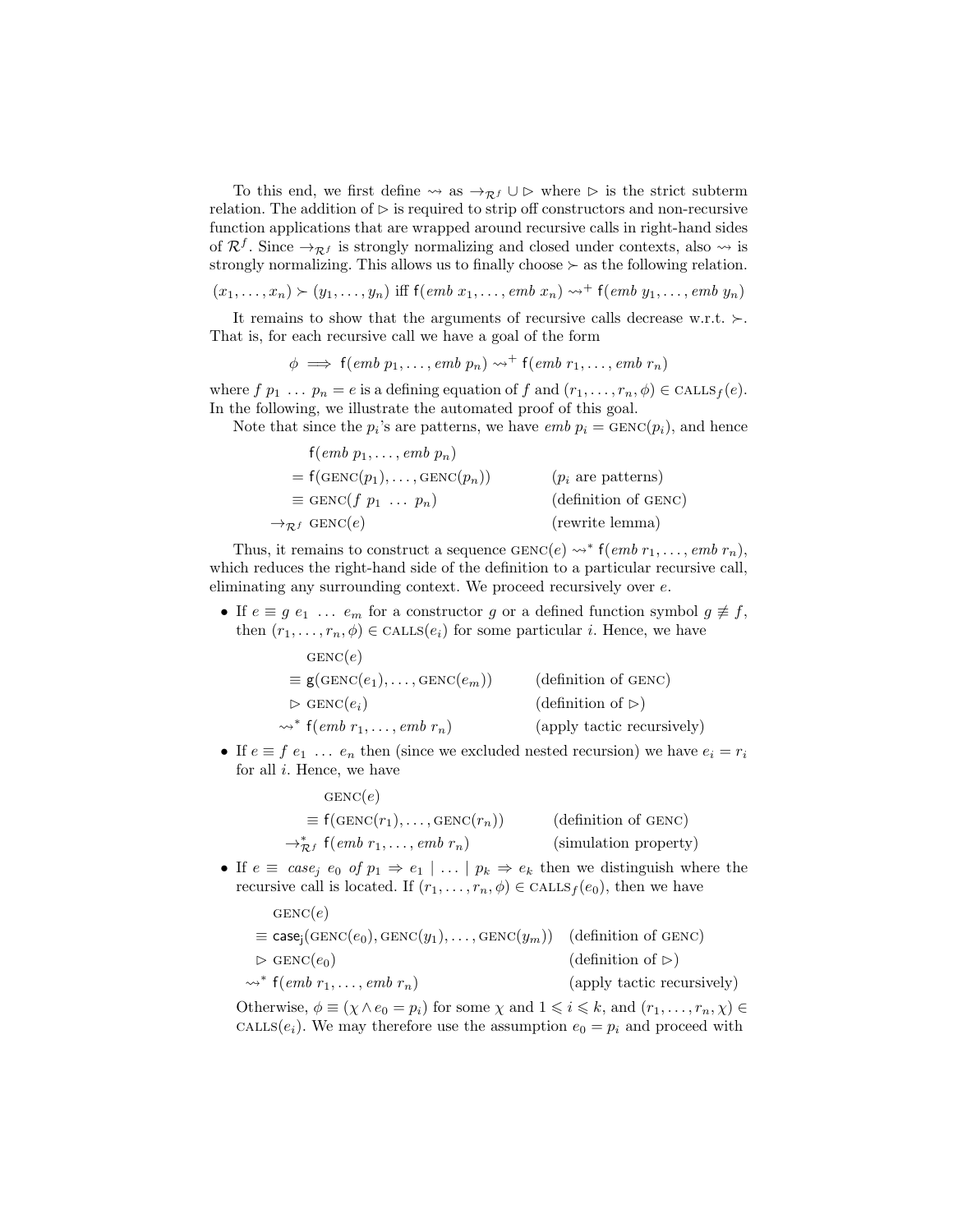$$
\begin{aligned}\n&\text{GENC}(e) \\
&\equiv \text{case}_\text{j}(\text{GENC}(e_0), \text{GENC}(y_1), \dots, \text{GENC}(y_m)) \quad \text{(definition of GENC)} \\
&\rightarrow_{\mathcal{R}^f}^* \text{case}_\text{j}(emb \ e_0, \text{GENC}(y_1), \dots, \text{GENC}(y_m)) \quad \text{(simulation property)} \\
&= \text{case}_\text{j}(emb \ p_i, \text{GENC}(y_1), \dots, \text{GENC}(y_m)) \quad \text{(assumption } e_0 = p_i) \\
&= \text{case}_\text{j}(\text{GENC}(p_i), \text{GENC}(y_1), \dots, \text{GENC}(y_m)) \quad \text{(since } p_i \text{ is a pattern)} \\
&\rightarrow_{\mathcal{R}^f} \text{GENC}(e_i) \quad \text{(rewrite lemma)} \\
&\rightarrow^* f(em \ r_1, \dots, emb \ r_n) \quad \text{(apply tactile recursively)}\n\end{aligned}
$$

#### <span id="page-10-0"></span>3.6 Proof of the Simulation Property

We have seen that for the reduction of termination goals it is essential to use the simulation property  $GENC(e) \to_{\mathcal{R}f}^* emb e$  for expressions e that occur below recursive calls or within conditions that guard a recursive call. Below, we show how this property is derived for an individual expression, assuming that we already have simulation lemmas for all functions that occur in it. We again proceed recursively over e.

- If e is a HOL variable x then  $GENC(e) \equiv GENC(x) \equiv emb \; x \equiv emb \; e$  and thus, the result follows by reflexivity of  $\rightarrow_{\mathcal{R}^f}^*$ .
- If  $e \equiv g \, e_1 \, \ldots \, e_k$  for a function symbol g then

| GENC(e)                                                                 |                             |
|-------------------------------------------------------------------------|-----------------------------|
| $\equiv$ g(GENC $(e_1), \ldots,$ GENC $(e_k)$ )                         | (definition of GENC)        |
| $\rightarrow_{\mathcal{R}f}^* \mathsf{g}(emb \ e_1, \ldots, emb \ e_k)$ | (apply tactic recursively)  |
| $\rightarrow_{\mathcal{R}f}^* emb(g e_1 \ldots e_k)$                    | (simulation lemma for $g$ ) |
| $\equiv$ emb e                                                          |                             |

• If  $e \equiv \text{case}_j \, e_0 \, \text{of } p_1 \Rightarrow e_1 \mid \ldots \mid p_k \Rightarrow e_k$  then we construct the following rewrite sequence:

 $GENC(e)$  $\equiv \text{case}_i(\text{GENC}(e_0), \text{GENC}(y_1), \ldots, \text{GENC}(y_m))$  (definition of GENC)  $\rightarrow_{\mathcal{R}f}^*$ case<sub>j</sub>(*emb e*<sub>0</sub>, GENC(y<sub>1</sub>), ..., GENC(y<sub>m</sub>)) (apply tactic recursively)

Now we apply a case analysis on  $e_0$ , which must be equal (in HOL, not syntactically) to one of the patterns. In each particular case we may assume  $e_0 = p_i$ . Then we continue:

$$
\begin{aligned}\n\text{case}_j(\text{emb } e_0, \text{GENC}(y_1), \dots, \text{GENC}(y_m)) \\
&= \text{case}_j(\text{emb } p_i, \text{GENC}(y_1), \dots, \text{GENC}(y_m)) \qquad \text{(assumption } e_0 = p_i) \\
&= \text{case}_j(\text{GENC}(p_i), \text{GENC}(y_1), \dots, \text{GENC}(y_m)) \qquad \text{(since } p_i \text{ is a pattern)} \\
&\to_{\mathcal{R}^f} \text{GENC}(e_i) \qquad \qquad (\text{rewrite lemma}) \\
&\to_{\mathcal{R}^f} \text{emb } e_i \qquad \qquad (\text{apply tactic recursively}) \\
&= \text{emb } e \qquad \qquad (\text{assumption } e_0 = p_i)\n\end{aligned}
$$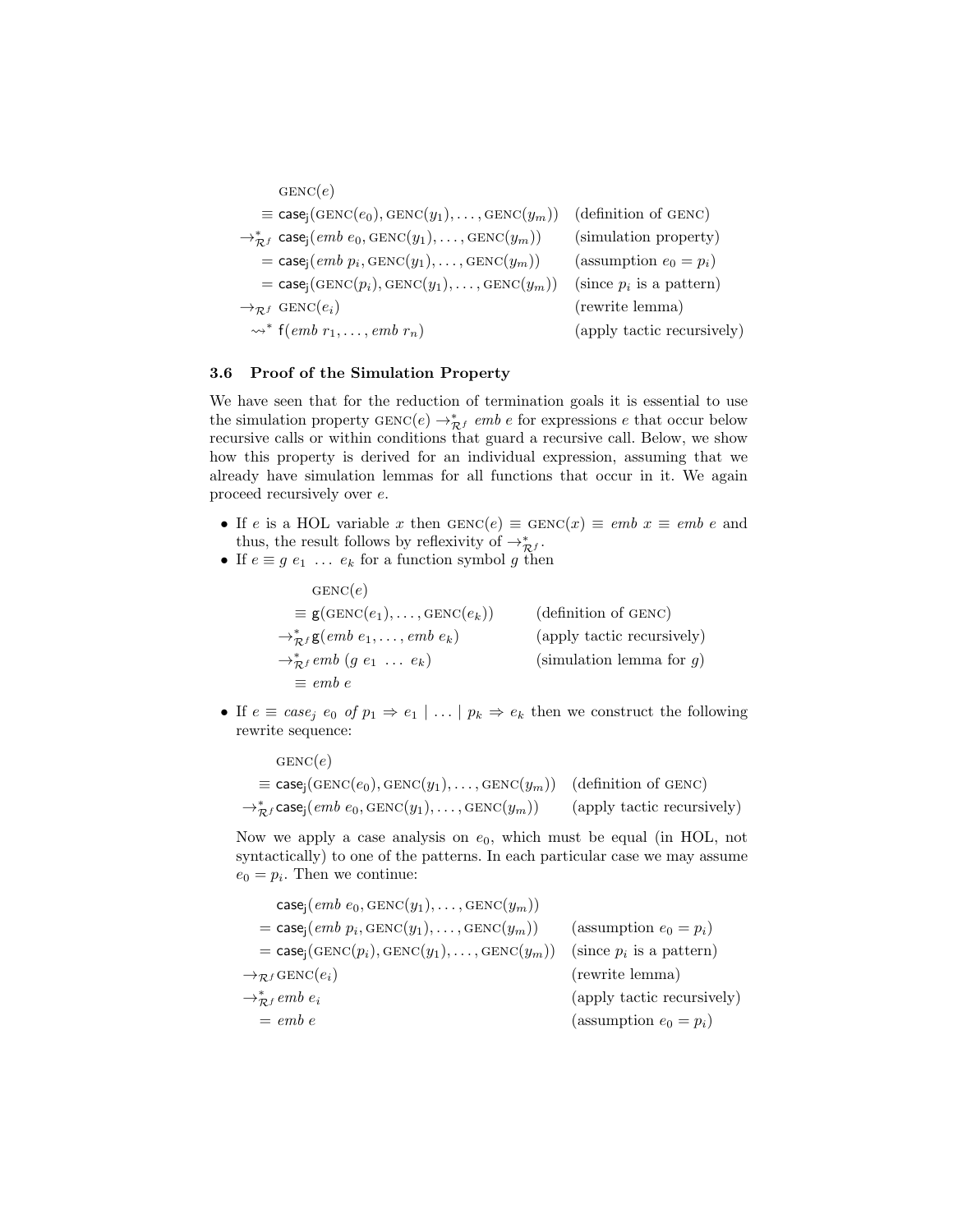The tactic above assumes that simulation lemmas for all functions in e are already present. Note the simulation lemma is trivial to prove if  $f$  is a constructor, since  $f(emb\ x_1, \ldots, emb\ x_n) = emb\ (f\ x_1\ \ldots\ x_n)$  by definition of emb.

For defined symbols of non-recursive functions the simulation lemmas are derived by unfolding the definition of the function and applying the tactic above. Thus, simulation lemmas are proved bottom-up in the order of function dependencies. When a function is recursive, the proof of its simulation lemma proceeds by induction using the induction principle from the function definition.

*Example 4.* We show how the simulation lemma for  $log$  is proved, assuming that the simulation lemmas for 0, Suc, and half are already available.

So our goal is to show  $log(emb\;n) \rightarrow_{\mathcal{R}^{log}}^* emb\;(log\;n)$  for any  $n :: nat$ . We apply the induction rule of log and obtain the following induction hypothesis.

 $\forall m. \; half \; n = Succ \; m \implies \log(em \; (Suc \; m)) \rightarrow_{\mathcal{R}^{log}}^* \; emb \; (log \; (Suc \; m))$ 

Let c abbreviate case half n of  $0 \Rightarrow 0 \mid Suc \ m \Rightarrow Suc \ (log (Suc \ m))$ . Then

| $log(emb\;n)$                                                              |                               |
|----------------------------------------------------------------------------|-------------------------------|
| $\rightarrow_{\mathcal{R}^{log}}$ case <sub>0</sub> (half( <i>emb n</i> )) | (rewrite lemma)               |
| $\rightarrow_{\mathcal{R}^{log}}^*$ case <sub>0</sub> $(emb(half n))$      | (simulation lemma of $half$ ) |

We continue by case analysis on  $half\ n$ . We only present the more interesting case *half*  $n = Succ m$  (the other case *half*  $n = 0$  is similar):

| $case_0(emb(half n))$                                                      |                                        |
|----------------------------------------------------------------------------|----------------------------------------|
| $= \cose0(emb (Suc m))$                                                    | (assumption <i>half</i> $n = Succ m$ ) |
| $= \cose_0(\text{Suc}(emb \ m))$                                           | $(\text{def. of } emb)$                |
| $\rightarrow_{\mathcal{R}^{log}}$ Suc(log(Suc( <i>emb m</i> )))            | (rewrite lemma)                        |
| $\rightarrow_{\mathcal{R}^{log}}^*$ Suc(log( <i>emb</i> ( <i>Suc m</i> ))) | (simulation lemma of $Suc$ )           |
| $\rightarrow_{\mathcal{R}^{log}}^*$ Suc $(emb (log (Suc m)))$              | (induction hypothesis)                 |
| $\rightarrow_{\mathcal{R}^{log}}^*$ emb (Suc (log (Suc m)))                | (simulation lemma of $Suc$ )           |
| $=$ emb c                                                                  | (assumption <i>half</i> $n = Succ m$ ) |
| $= emb (log n)$                                                            | $(\text{def. of } log)$                |

# <span id="page-11-0"></span>4 Examples

We show some characteristic examples that illustrate the strengths and weaknesses of our approach. Each example is representative for several similar ones that occur in the Isabelle distribution.

<span id="page-11-1"></span>Example 5. Consider binary trees defined by the type

datatype tree =  $E \mid N$  tree nat tree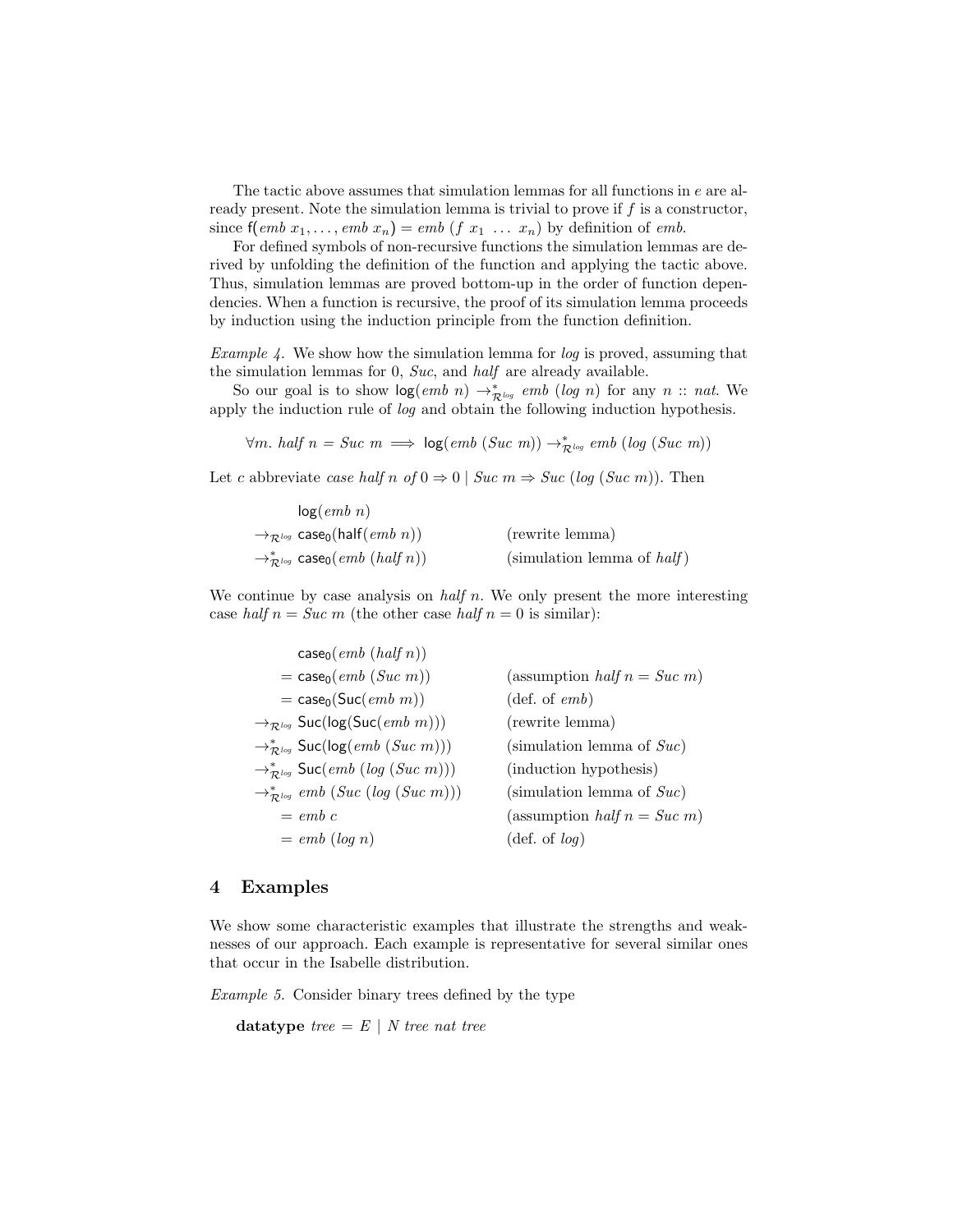and a function *remdups* that removes duplicates from a tree. The function is defined by the following equations (the auxiliary function del removes all occurrences of an element from a tree; we omit its straightforward definition here):

```
remdups E = Eremdups (N \mid x \mid r) = N (remdups (del x l)) x (remdups (del x r))
```
The termination argument for *remdups* relies on a property of del: the result of del is smaller than its argument. In Isabelle, the user must manually state and prove (by induction) the lemma size (del x t)  $\leq$  size t, before termination can be shown. Here, size is an overloaded function generated automatically for every algebraic datatype.

For a termination tool, termination of the related TRS is easily proved using standard techniques, eliminating the need for finding and proving the lemma.

*Example 6.* The following function (originally due to Boyer and Moore  $[4]$ ) normalizes conditional expressions consisting of atoms  $(AT)$  and if-expressions  $(IF)$ .

norm  $(AT \ a) = AT \ a$ norm (IF  $(AT \ a) \ y \ z) = IF \ (AT \ a) \ (norm \ y) \ (norm \ z)$ norm (IF (IF u v w)  $y z$ ) = norm (IF u (IF v y z) (IF w y z))

Isabelle's standard size measure is not sufficient to prove termination of norm, and a custom measure function must be specified by the user. Using a termination tool, the proof is fully automatic and no measure function is required.

Example 7. The Isabelle distribution contains the following implementation of the merge sort algorithm (transformed into non-overlapping rules internally):

```
msort | = |msort [x] = [x]msort xs = merge (msort (take (length xs div 2) xs)) (msort (drop(lenath \; xs \; div \; 2) \; xs))
```
The situation is similar to Example [5,](#page-11-1) as we must know how take and drop affect the length of the list. However, in this case, Isabelle's list theory already provides the necessary lemmas, e.g., *length* (take n xs) =  $min n$  (*length xs*). Together with the built-in arithmetic decision procedures (which know about div and min), the termination proof works fully automatically.

For termination tools, the proof is a bit more challenging and requires techniques that are not yet formalized in IsaFoR (in particular, the technique of *rewriting dependency pairs* [\[8\]](#page-15-17)). Thus, our connection to termination tools cannot handle *msort* yet. However, when this technique is added to **IsaFoR** in the future, no change will be required in our implementation to benefit from it.

These examples show the main strength of our reduction to rewriting: absolutely no user input in the form of lemmas or measure functions is required. On the other hand, Isabelle's ability to pick up previously established results can make the built-in termination prover surprisingly strong in the presence of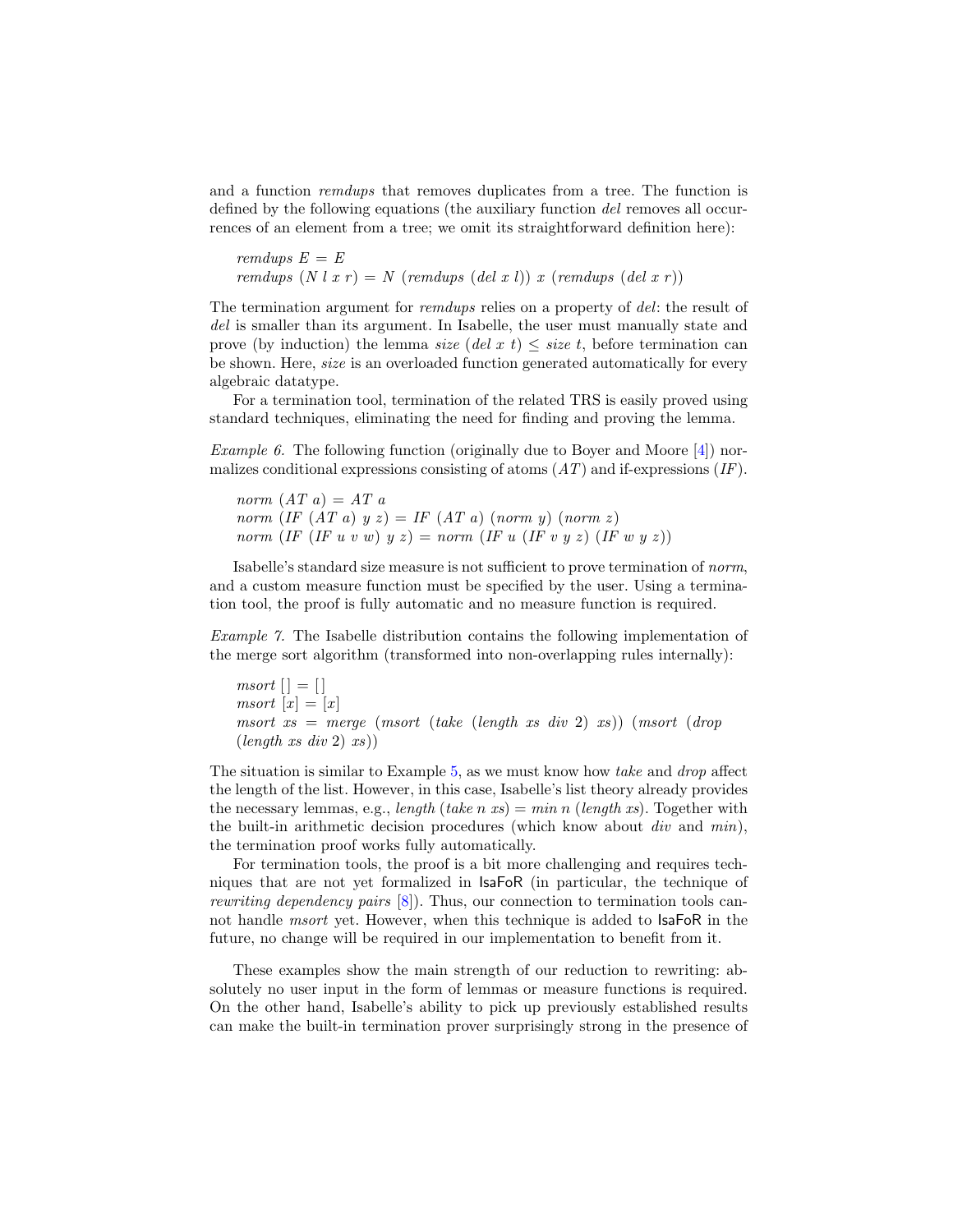a good library, as the msort example shows. Even though that example can be solved by termination tools (and only the formalization lags behind), it shows an intrinsic weakness of the approach, since existing facts are not used and must be rediscovered by the termination tool if necessary.

# <span id="page-13-0"></span>5 Extensions

In this section, we reconsider the restrictions imposed in  $\S 2.2$ .

*Nested Recursion.* So far, we excluded nested recursion like  $f(Suc n) = f(f n)$ . The problem is that to prove termination of  $f$  we need its simulation lemma to reduce the inner call in the proof of the outer call, cf. §[3.5.](#page-8-0) But proving the simulation lemma uses the induction rule of  $f$ , which in turn requires termination.

To solve this problem, we can use the partial induction rule that is generated by the function package even before a termination proof [\[13\]](#page-15-12). This rule, which is similar to the one used previously, contains extra domain conditions of the form  $dom_f$  x. It allows us to derive the restricted simulation lemma  $dom_f n \implies f(emh n) \rightarrow_{\mathcal{R}f}^* emb(f n)$ . In the termination proof obligation for the outer recursive call, we may assume this domain condition for the inner call (a convenience provided by the function package), so that this restricted form of simulation lemma suffices. Hence, dealing with nested recursion simply requires a certain amount of additional bookkeeping.

Underspecification. So far, we require functions to be completely defined, i.e., no cases are missing in left-hand sides or case-expressions. However, head  $(x \# xs)$ x is a common definition. It is internally completed by head  $| \cdot | =$  undefined in Isabelle, where *undefined* ::  $\alpha$  is an arbitrary but unknown value of type  $\alpha$ .

For such functions, we cannot derive the simulation lemma, since this would require head(Nil) to be equal to *emb undefined*, which is an unknown term of the form  $\mathsf{Suc}^k(\mathsf{0})$ . The obvious idea of adding the rule head(Nil)  $\rightarrow$  undefined to the TRS does not work, since undefined cannot be equal to emb undefined.

We can solve the problem by using fresh variables for unspecified cases, e.g., by adding the rule head(Nil)  $\rightarrow$  x. Then, the simulation lemma holds. However, the resulting TRS is no longer terminating. This new problem can be solved by using a variant of innermost rewriting, which would require support by IsaFoR as well as the termination tool.

Non-Representable Types and Polymorphism. Clearly, our embedding is limited to types that admit a term representation. This excludes uncountable types such as real numbers and most function types. However, even if such types occur in HOL functions, they may not be relevant for termination. Then, we can simply map all such values to a fixed constant by defining, e.g.,  $emb (r :: real) = real$ . Hence, the simulation lemmas for functions returning real numbers are trivial to prove. Furthermore, a termination proof that does not rely on these values works without problems. Like for underspecified functions, the generated TRS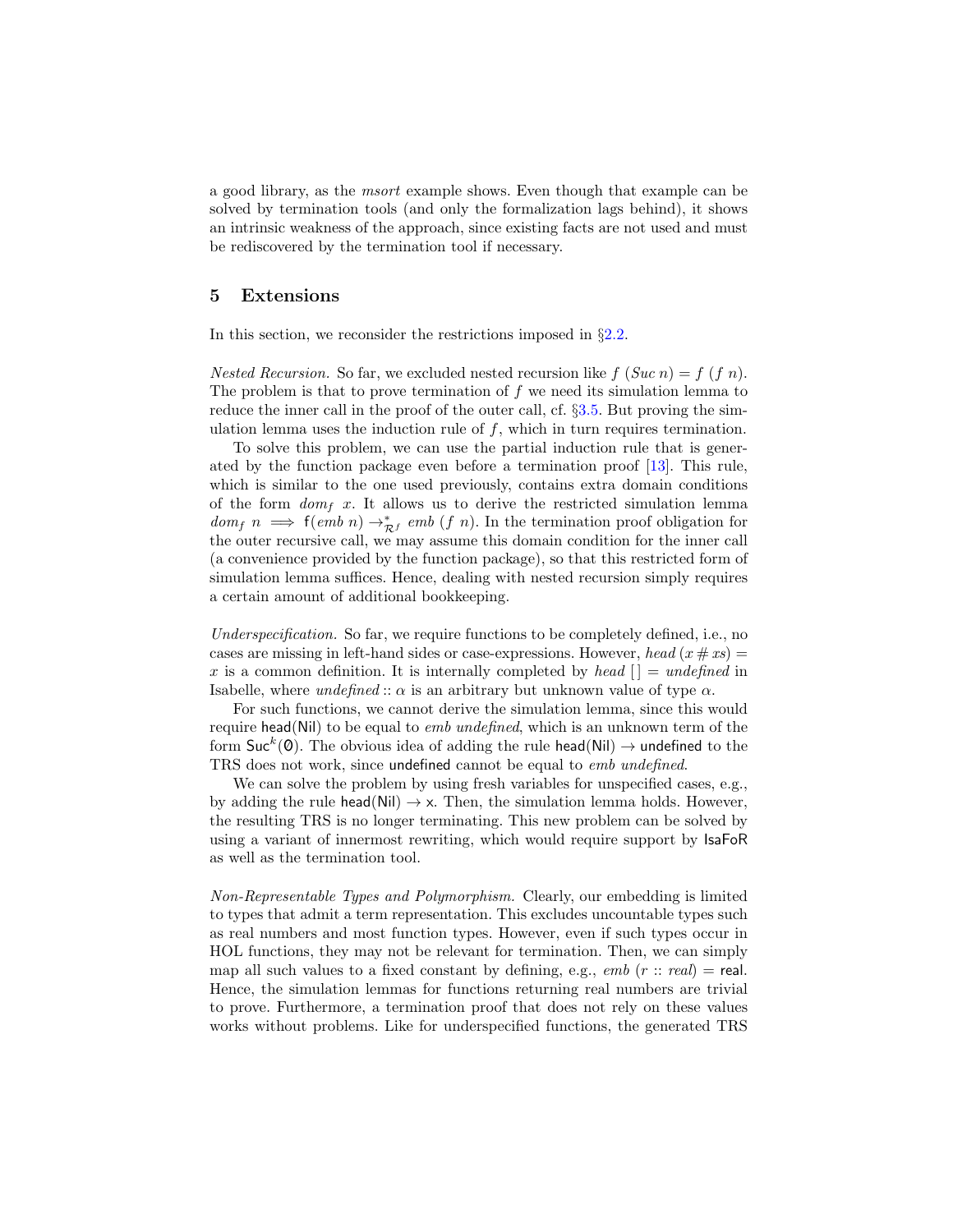no longer models the original function completely, but is only an abstraction that is sufficient to prove termination.

A similar issue arises with polymorphic functions: To handle a function of type  $\alpha$  list  $\Rightarrow \alpha$  list we need a definition of emb on type  $\alpha$ . Mapping values of type  $\alpha$  to a constant is unproblematic, since the definition is irrelevant for the proof. However, a class instance  $\alpha$  :: *embeddable* would violate the type class discipline. This can be solved by either replacing the use of type classes by explicit dictionary constructions (where  $emb_{list}$  would take the embedding function to use for the list elements as an argument), or by restricting  $\alpha$  to class embeddable. Since the type class does not carry any axioms, the system allows us to remove the class constraint from the final theorem, so no generality is lost.

Higher-Order Functions. Higher-order functions pose new difficulties. First, we cannot hope to define emb on function types. In particular, this means that we cannot even state the simulation lemma for a function like map. Second, the termination conditions for functions with higher-order recursion depend on user-provided congruence rules of a certain format [\[13\]](#page-15-12). These congruence rules then influence the form of the premise  $\phi$  in the termination condition.

A partial solution could be to create a first-order function  $map_f$  for each invocation of map on a concrete function  $f$ . Commonly used combinators like map, filter and fold could be supported in this way.

# <span id="page-14-0"></span>6 Conclusion

We have presented a generic approach to discharge termination goals of HOL functions by proving termination of a corresponding generated TRS. Hence, where before a manual termination proof might have been required, now external termination tools can be used. Since our approach is not tied to any particular termination proof technique, its power scales up as the capabilities of termination tools increase and more techniques are formalized in IsaFoR.

A complete prototype of our implementation is available in the IsaFoR/CeTA distribution (version 1.18, [http://cl-informatik.uibk.ac.at/software/ceta\)](http://cl-informatik.uibk.ac.at/software/ceta), which also includes usage examples. It remains as future work to extend our approach to a larger class of HOL functions. Moreover, the implementation has to be more smoothly embedded into the Isabelle system such that a user can easily access the provided functionality. The general approach is not limited to Isabelle, and could be ported to other theorem provers like Coq, which has similar recursive definition facilities (e.g.,  $[2]$ ) and rewriting libraries similar to  $IsaFoR$   $[3,6]$  $[3,6]$ .

Acknowledgment. Jasmin Blanchette gave helpful feedback on a draft of this paper.

# References

<span id="page-14-1"></span>1. F. Baader and T. Nipkow. Term Rewriting and All That. Cambridge University Press, 1999.